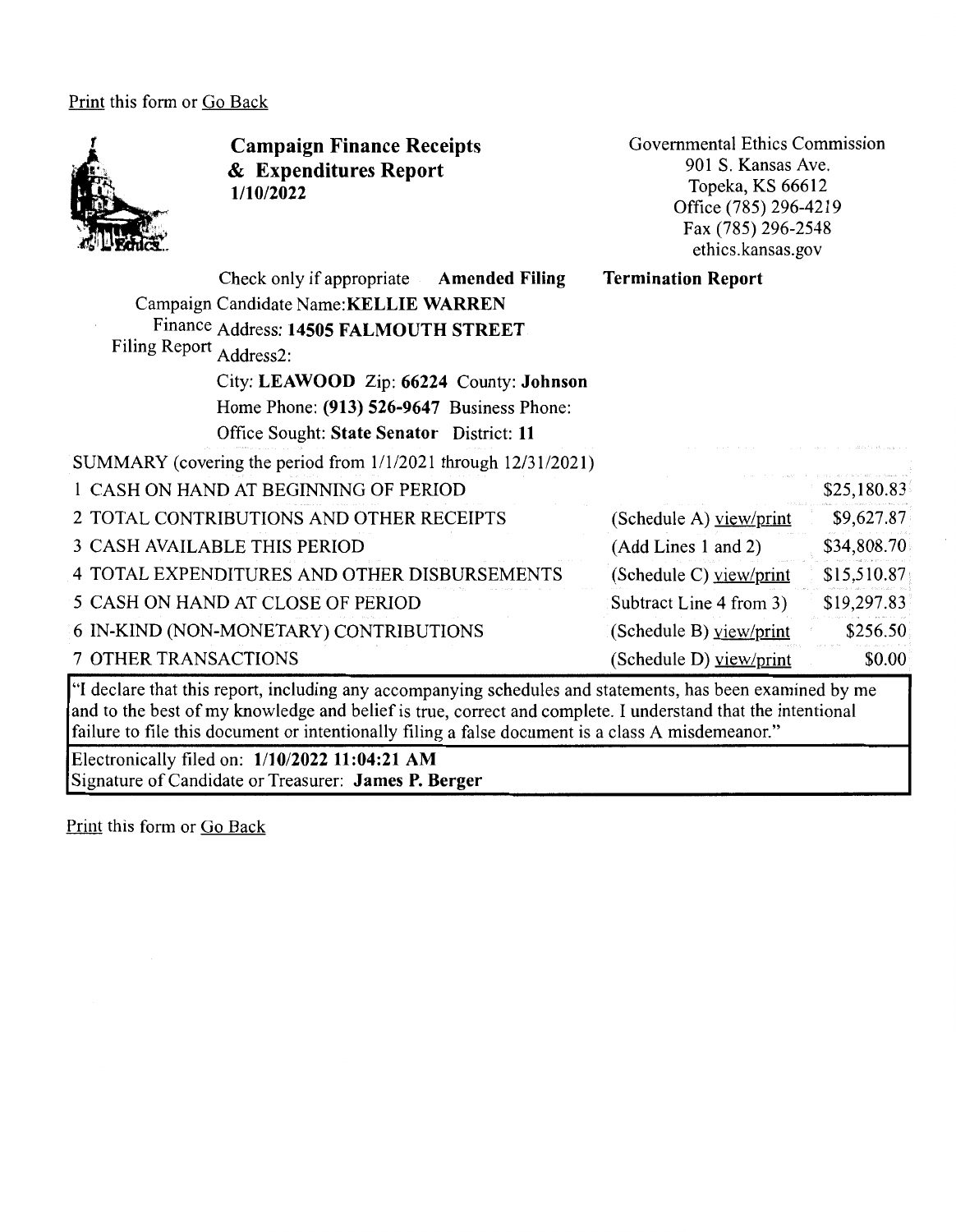$\mathbf{r}$ 

# **SCHEDULE A**

# **CONTRIBUTIONS AND OTHER RECEIPTS**

#### **Candidate:** KELLIE WARREN

| Date                                           | <b>Name and Address</b><br>of Contributor                                                                                     | <b>Type of Payment</b>                | Occupation of<br><b>Individual Giving</b><br>More Than \$150 | <b>Amount</b> |
|------------------------------------------------|-------------------------------------------------------------------------------------------------------------------------------|---------------------------------------|--------------------------------------------------------------|---------------|
|                                                |                                                                                                                               | Cash, Check, Loan, E-<br>funds, Other |                                                              |               |
| 12/28/21                                       | Kansas Legislative Admin<br>Services<br>300 SW 10th Ave, Suite<br>$551-S$<br>Topeka KS 66612                                  | Refund                                |                                                              | \$6,727.87    |
| 10/19/21                                       | <b>KHCA PAC</b><br>1100 Gage Blvd<br>PO Box 4770<br>Topeka KS 66604                                                           | Check                                 |                                                              | \$500.00      |
| 10/19/21                                       | Cox Communications Inc<br>901 S George Washington<br><b>B</b> lvd<br>Wichita KS 67211                                         | Check                                 |                                                              | \$500.00      |
| 10/19/21                                       | Microsoft Corp<br>Stakeholders Voluntary<br><b>PAC</b><br>3720 159th Ave, Northeast<br>Bldg 34, Room 4677<br>Redmond WA 98052 | Check                                 |                                                              | \$400.00]     |
| 10/19/21                                       | Kansas Cable PAC<br>900 S. Kansas Ave<br>Topeka KS 66612                                                                      | Check                                 |                                                              | \$500.00      |
| 10/19/21                                       | Midwest Health Inc<br>3024 SW Wanamaker Rd<br>Suite 300<br>Topeka KS 66614                                                    | Check                                 |                                                              | \$400.00]     |
| 10/19/21                                       | <b>Comcast Financial Agency</b><br>1701 JFK Boulevard<br>Philadelphia PA 19103                                                | Check                                 |                                                              | \$500.00      |
| 09/22/21                                       | Colleen Goerz<br>16119 Linden Street<br>Stilwell KS 66085                                                                     | E Funds                               |                                                              | \$100.00]     |
| Total Itemized Receipts for Period             |                                                                                                                               |                                       | \$9627.87                                                    |               |
| Total Unitemized Contributions (\$50 or less)  |                                                                                                                               |                                       | \$0                                                          |               |
| Sale of Political Materials (Unitemized)       |                                                                                                                               |                                       |                                                              | \$0           |
| Total Contributions When Contributor Not Known |                                                                                                                               |                                       |                                                              | \$0           |
| TOTAL RECEIPTS THIS PERIOD                     |                                                                                                                               |                                       |                                                              | \$9627.87     |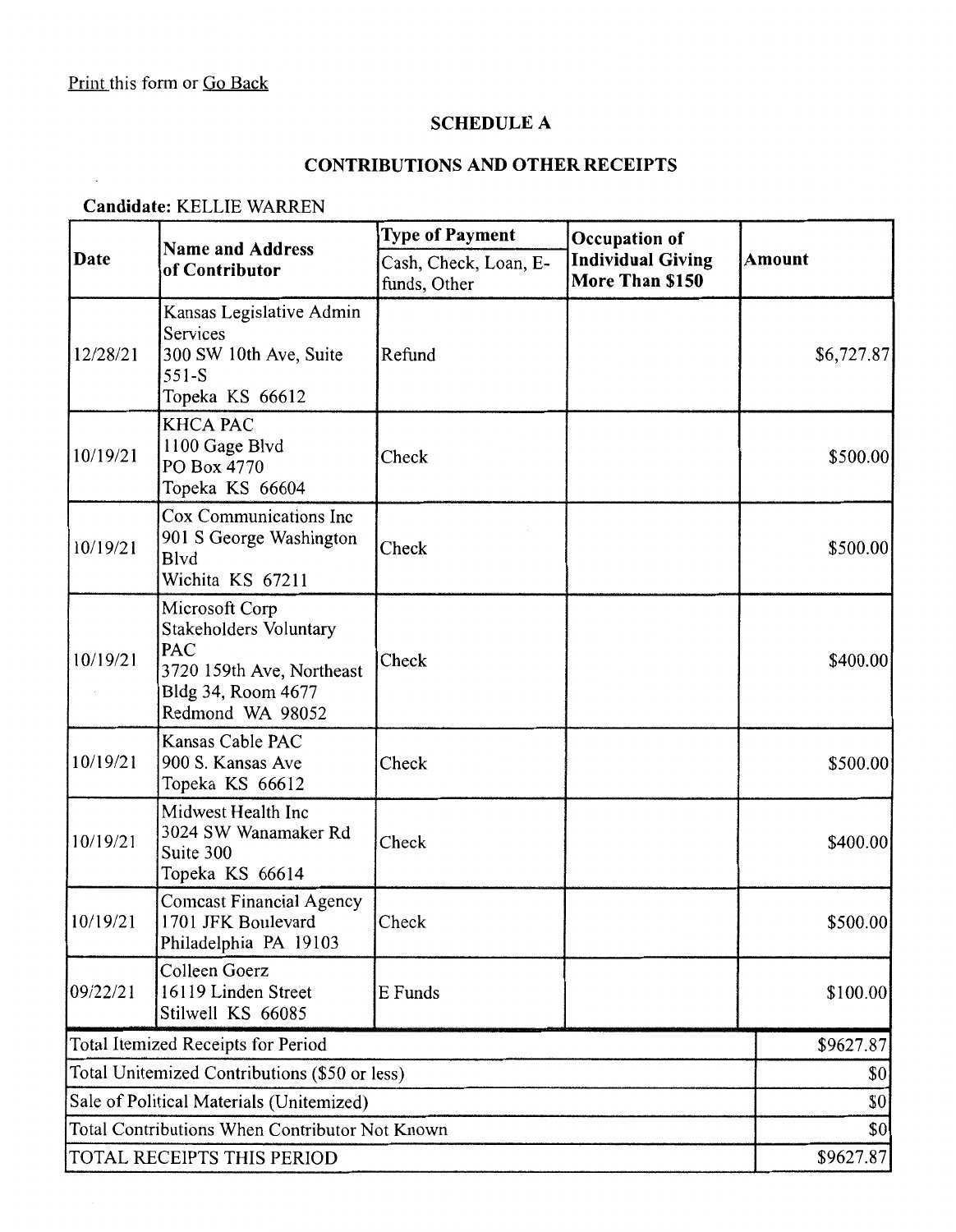$\sim$ 

# **SCHEDULE B**

#### **IN-KIND (NON-MONETARY) CONTRIBUTIONS**

# **Candidate:** KELLIE WARREN

| Date                                                   | Name and Address<br>of Contributor                         | Occupation of<br><b>Individual Giving</b><br>More Than \$150 | Description of<br>In-Kind<br><b>Contribution</b> | <b>Value of</b><br>In-Kind<br><b>Contribution</b> |
|--------------------------------------------------------|------------------------------------------------------------|--------------------------------------------------------------|--------------------------------------------------|---------------------------------------------------|
| 12/31/21                                               | Kellie Warren<br>14505 Falmouth Street<br>Leawood KS 66224 | State Senator and<br>attorney                                | Software subscription                            | \$256.50                                          |
| Total Itemized (over \$100) In-Kind Contributions      |                                                            |                                                              |                                                  | \$256.50                                          |
| Total Unitemized (\$100 or less) In-Kind Contributions |                                                            |                                                              | \$0                                              |                                                   |
| <b>TOTAL IN-KIND CONTRIBUTIONS THIS PERIOD</b>         |                                                            |                                                              | \$256.50                                         |                                                   |

Print this form or Go Back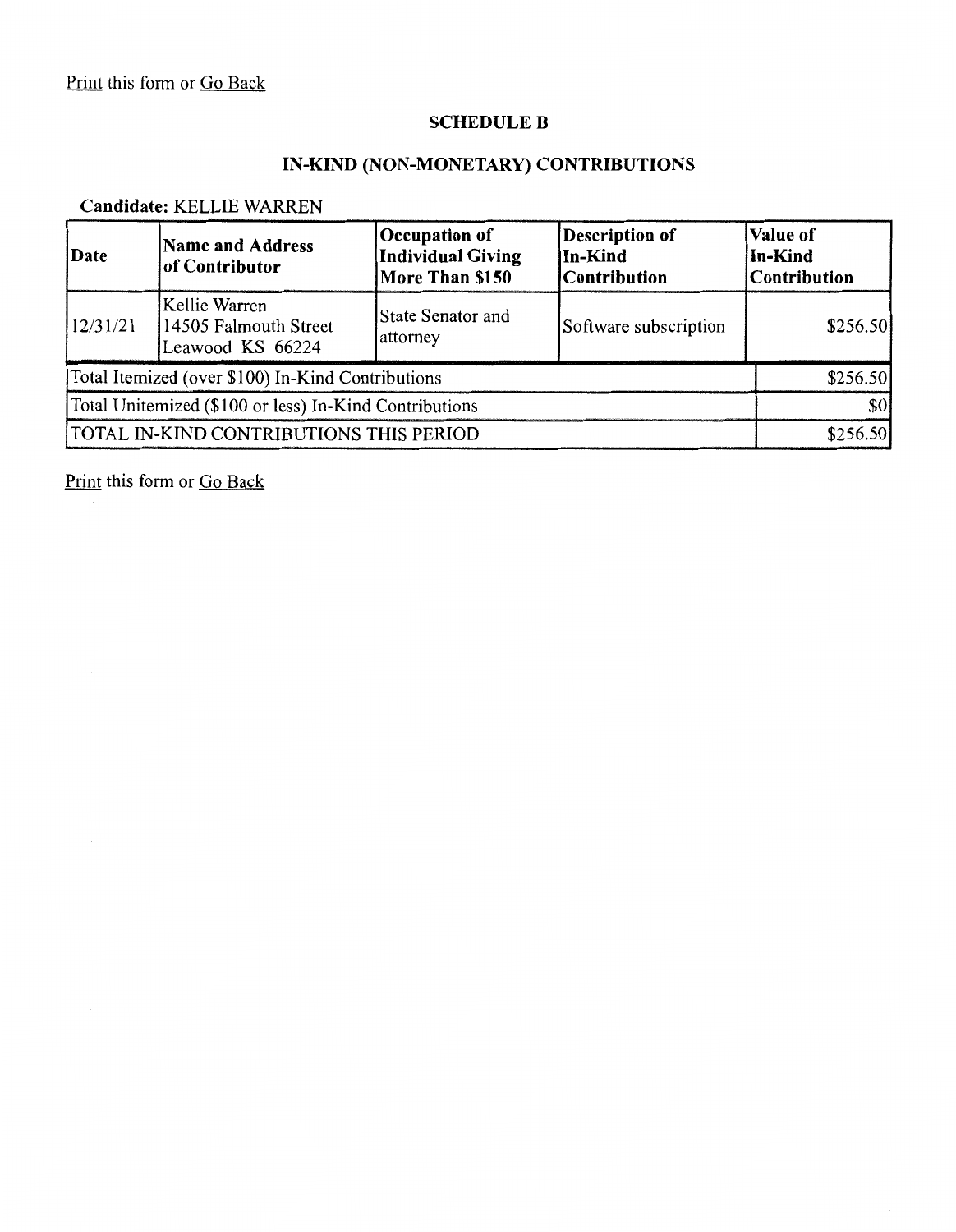#### **SCHEDULE C**

# **EXPENDITURES AND OTHER DISBURSEMENTS**

# **Candidate:** KELLIE WARREN

| Date     | <b>Purpose of Expenditure</b><br><b>Name and Address</b><br>or Disbursement                      |                                                         | <b>Amount</b> |  |
|----------|--------------------------------------------------------------------------------------------------|---------------------------------------------------------|---------------|--|
| 12/28/21 | Singularis Group<br>PO Box 9265<br>Shawnee Mission KS 66201                                      | Printing Newsletter, Survey and Postage                 | \$7,674.57    |  |
| 10/22/21 | State Journal, LLC<br>8422 Madison Ave<br>Kansas City MO 64114                                   | Subscription Annual Subscription                        | \$160.00      |  |
| 10/15/21 | Catherine Darnell<br>10208 Garnett Street<br>Overland Park KS 66214                              | Miscellaneous Bookkeeping Services                      | \$291.50      |  |
| 09/22/21 | Anedot<br>1340 Poydras Street, Suite 1770<br>New Orleans LA 70112                                | Miscellaneous Anedot Fees                               | \$4.30        |  |
| 08/31/21 | Freedom Bank<br>6640 West 143rd Street<br>Overland Park KS 66223                                 | Miscellaneous Bank Research Charges                     | \$25.00       |  |
| 06/21/21 | Singularis<br>P.O. Box 9265<br>Shawnee Mission KS 66201                                          | Newsletter Digital Newsletter                           | \$595.00      |  |
| 05/26/21 | Kansas Legislative Educ and<br>Research, Inc<br>900 S. Kansas Ave, Suite 402C<br>Topeka KS 66612 | Subscription Subscription dues                          | \$300.00      |  |
| 05/21/21 | Nick and Jake's<br>6830 W 135th Street<br>Overland Park KS 66223                                 | Miscellaneous Volunteers luncheon                       | \$222.00      |  |
| 05/18/21 | Game Changer Strategies, LLC<br>P.O. Box 9192<br>Mission KS 66201                                | <b>Consultant Consulting</b>                            | \$5,000.00    |  |
| 04/19/21 | KFL, Inc PAC<br>P.O. Box 4749<br>Wichita KS 67204                                                | Miscellaneous KFL Breakfast for Babies<br>Table Sponsor | \$1,000.00]   |  |